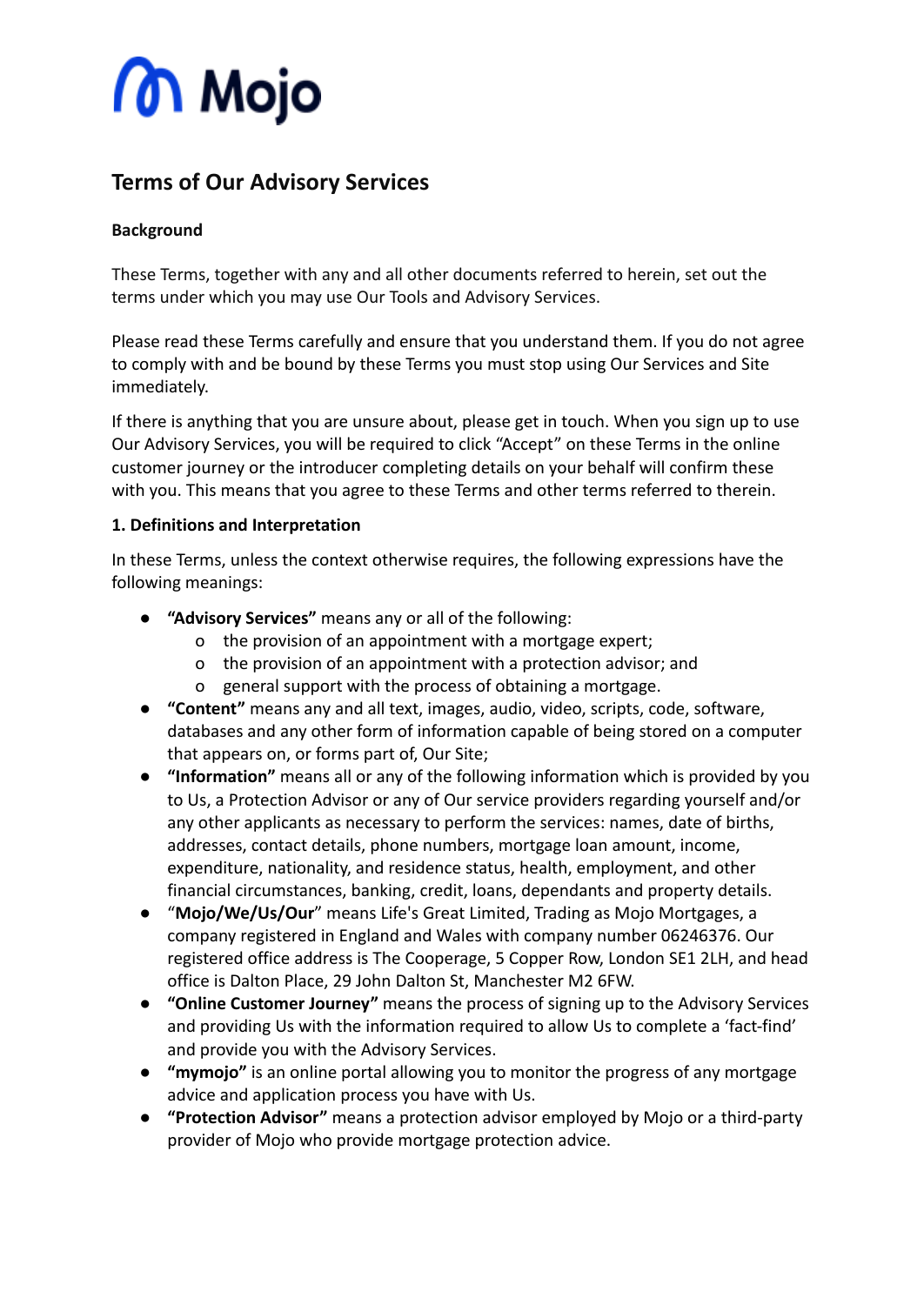- **"Services"** means the Advisory Services, Online Customer Journey and/or the Tools as applicable.
- **"Site"** means [www.mojomortgages.com](http://www.mojomortgages.com)
- **"Tools"** means any tools made available by Us at any time on Our Site which do not require you to go through the Online Customer Journey to access.

#### **2. Information About Us**

Mojo Mortgages are authorised and regulated by the Financial Conduct Authority, Firm Reference Number: 478215 for the provision of advising, arranging and bringing about regulated mortgage contracts, non-investment life insurance and general insurance products.

#### **3. Accessing and Using Our Services**

3.1 Access to and use of the Advice Services is subject to these Terms of Use. In addition, you should ensure you understand and agree with Our other terms as stated within Our [Privacy Policy,](https://mojomortgages.com/privacy-policy) [Cookies Policy](https://mojomortgages.com/cookies/), the [Website Terms](https://mojomortgages.com/app/terms-and-conditions) of Use and [How We Help document](https://mojomortgages.com/documents/mortgage/Mojo%20-%20How%20We%20Help%20You.pdf). If you breach any of these Terms, your right to access and use any of Our Services and Our Site shall cease immediately. You can access all of the documents referred to in this clause on Our Site.

3.2 Access to Our website and online tools is free of charge. Any fee for Our advice services or Our additional specialist services, if applicable, will be made clear to you before you agree to proceed.

3.3 Product providers pay Us a commission on successful completion of a product application. You will receive a product illustration which will detail the amount of commission that We will receive from a lender or protection product provider prior to submitting your application.

3.4 You should be aware that there may be additional fees and costs that are not charged by Us, but you may incur these when purchasing or remortgaging your home. These may include costs such as lender product fees, legal, and conveyancing, land duty taxes, and valuation fees. You should seek advice from an independent specialist to review your situation and We do not accept any liability regarding any of these fees.

#### **4. Terms of Our Services and the provision of Advice**

4.1 If any provision of these Terms is found to be invalid or unenforceable in whole or in part, the validity of the other provisions of these Terms and the remainder of the provision in question will not be affected. These Terms supersede all proposals, prior discussions, and representations (whether oral or written) between Us relating to the use of Our Services.

4.2 In order to provide you with Advisory Services you must be 18 years old or over and complete the Online Customer Journey. By completing the Online Customer Journey and creating an account on Our Site, you agree to become a customer of Mojo.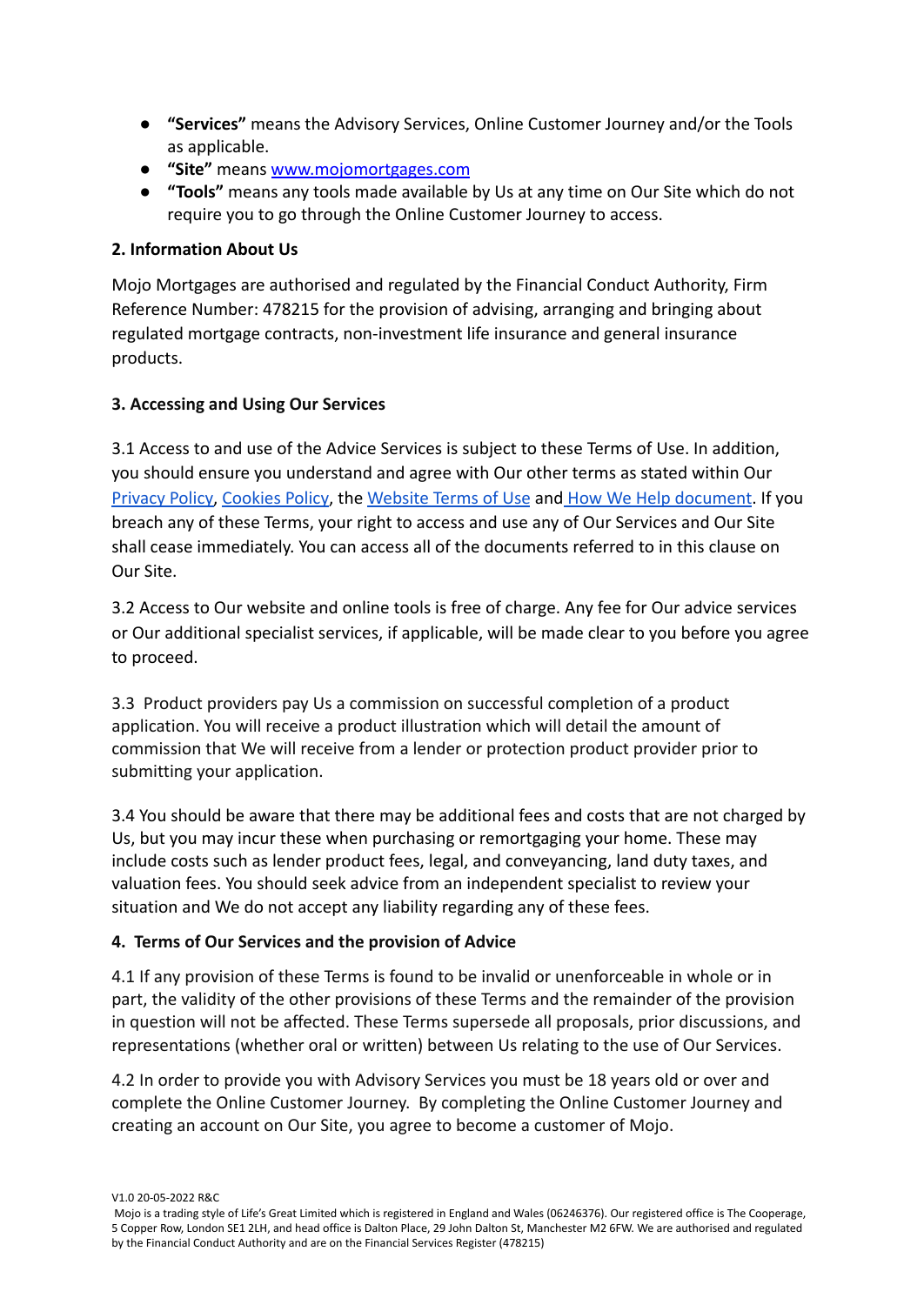4.3 In addition, We make Our Services available for United Kingdom ("UK") residents only and in doing so We are not making any offer or promotion of any services or products to persons not in the UK. We make no representations, guarantees or warranties (express or implied) that the services We offer are available or appropriate for use by those outside the UK.

4.4 You are responsible for ensuring your account information is accurate and remains up to date.

4.5 If you are completing personal information on behalf of other parties to the Mojo account you confirm that you have their permission to act, and complete their details, on their behalf.

4.6 The questions involved in the Online Customer Journey are designed to ensure that We have the information necessary to provide you with Our mortgage related services, to check your eligibility, to perform credit and identity checks, to undertake appropriate research and for the provision of suitable advice and recommendations to meet your stated needs.

4.7 In order to provide you with the Advisory Services We will perform a soft credit check and your acceptance of these Terms is deemed as your acknowledgment to perform this.

4.8 By engaging Our Services in this way you give Us permission to act on your behalf in liaising with mortgage and product providers and any other third parties involved in the application process during this transactional arrangement.

4.9 Our authority to act on your behalf in accordance with these Terms can be terminated at any time by either side in writing, without prior notice or penalty. This will be effective from the date the notification is received. However, if transactions already initiated remain outstanding, the notification will only be affected once these have been completed.

4.10 We reserve the right to terminate the relationship between Us immediately and without notice if We find that any information you have provided to Us during the Online Customer Journey or at any point is either fraudulent or by misrepresentation or if you act in a manner which is abusive, aggressive or inappropriate towards Us, Our employees, a Protection Advisor or a Mortgage Advisor.

4.11 For the provision of referral to one of Our partners your informed consent to share your Information will be gathered. Any Information shared will be on a limited basis.

4.12 Any advice provided is based on your personal and financial circumstances and objectives and any foreseeable changes. It is important that the information you provide is both accurate and honest, and a true reflection of your circumstances.

4.13 Failure to disclose relevant, accurate and up-to-date information, to Us, a lender or any third-party may result in an unsuitable recommendation, or a chosen service or product being invalidated.

4.14 We are regulated by the Financial Conduct Authority (FCA) for Our mortgage and protection advice services and take all necessary steps to ensure that Our recommendation is suitable for your circumstances. However you have a responsibility to ensure that any V1.0 20-05-2022 R&C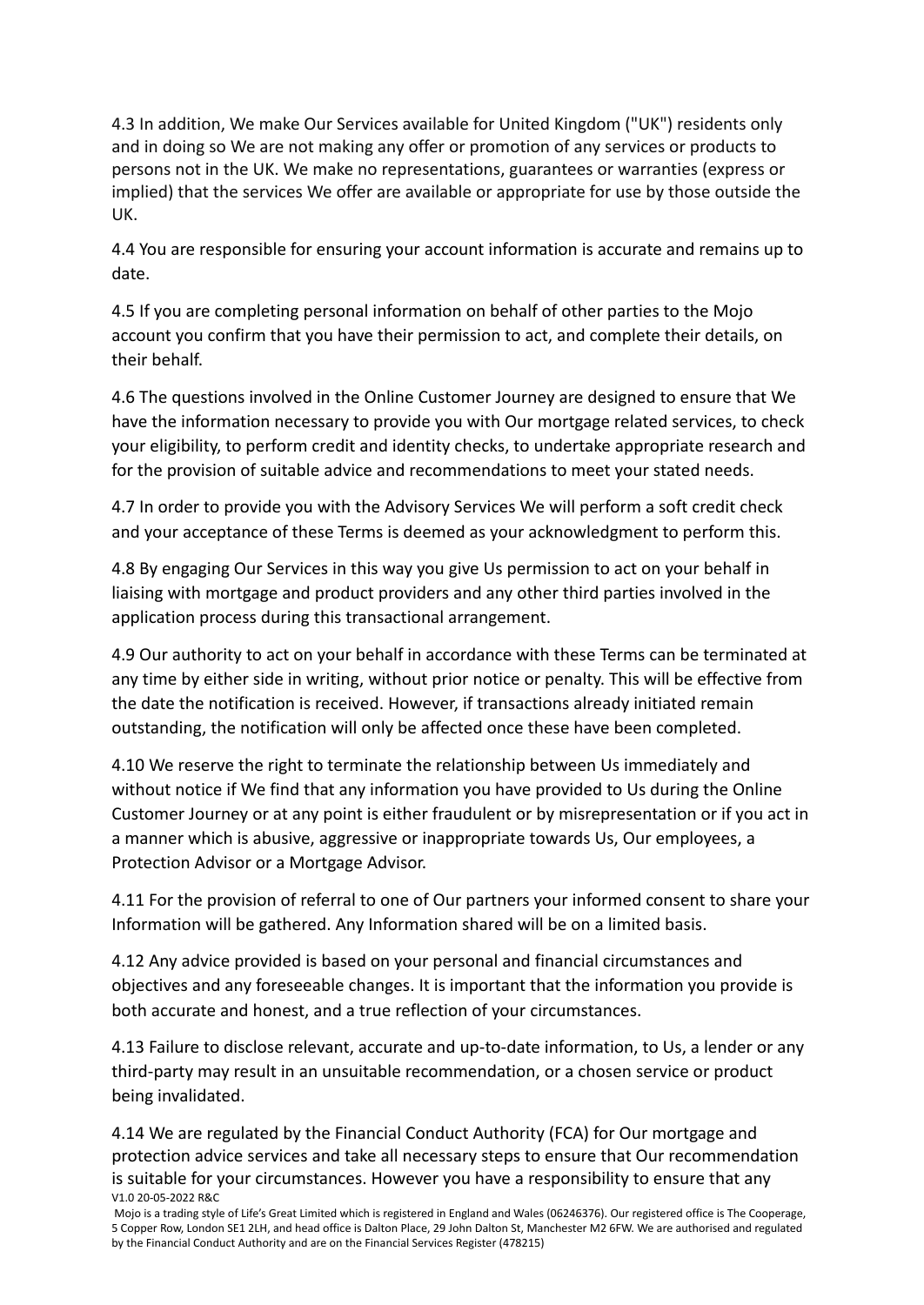lender offer, or product documentation issued by the lender or provider reflects those circumstances and meets your stated needs.

4.15 Further information on the provision of Our advised services can be found in the [How](https://mojomortgages.com/documents/mortgage/Mojo%20-%20How%20We%20Help%20You.pdf) [We Help You](https://mojomortgages.com/documents/mortgage/Mojo%20-%20How%20We%20Help%20You.pdf) document. Please read this to ensure Our services are right for you.

4.16 As part of Our mortgage services We endeavour to contact you prior to the end of your initial mortgage deal term, you agree that We may use your data in this way.

4.17 We are not responsible for the purchase process relating to the legal aspects of buying or mortgaging your property. You remain responsible for providing any updates to and from your solicitors and lender.

4.18 You are responsible for providing any documentation requested by Us or the lender or product provider on a timely basis. Failure to do so may result in a delay in your application or completion.

4.19 We endeavour to help all Our customers, however We will not be able to assist with any application if:

- it is for a Commercial property
- it is for an Overseas property
- ex-pat mortgages
- non-visa foreign national
- raising funds for business purposes
- already applied elsewhere
- owned property less than 6 months

4.20 We may not be able to proceed with an application if;

- the recommended product is no longer available, and an alternative product cannot be sourced/provided;
- there has been a pricing or product description error by the lender or product provider and an alternative product cannot be sourced/provided;
- your documentation is not supplied or cannot be verified;
- We are unable to establish your eligibility or suitability for a mortgage or product that We can provide;
- your application has been declined by the mortgage lender or product provider;
- the application appears to be for purposes that do not fit within the scope of Our service;
- the application is for an address outside of the United Kingdom;
- We have been unable to verify your identity, address or source of income and/or deposit.

4.21 If We are unable to proceed or assist with an application in accordance with clause 4.19 or 4.20, We will provide confirmation of this in a timely manner, however, we may not be able to provide full details of the reasons behind any decision made by a third party.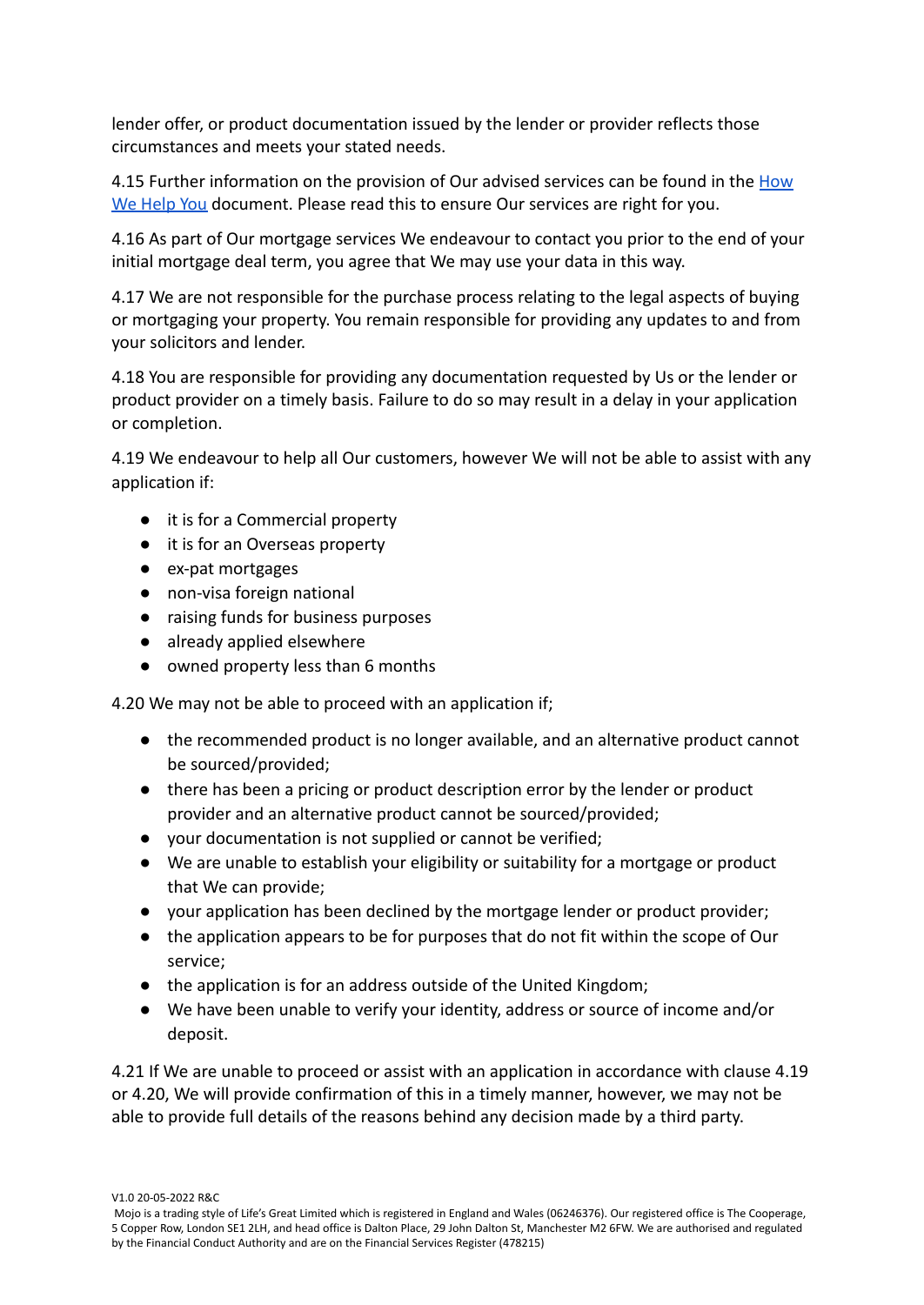4.22 We cannot guarantee that your application will be considered or accepted by a lender or provider, and We will have no responsibility for ensuring that the product applied for is entered into or fulfilled.

4.23 You may withdraw your application at any time before your product has been entered into by contacting Us using the details provided below. Please note any non-refundable lender fees already paid may not be refunded if you cancel an application.

4.24 Certain protection and insurance contracts allow you the right to cancel after a contract has been put in force. You will be provided with specific details should this apply, prior to completion, including: the duration; conditions, notification requirements, and any costs for exercising any cancellation rights.

4.25 Where We are unable to assist in placing you with an available and suitable mortgage lender We may refer, with your consent, your details to a specialist service provider. That partner may pay Us a fee on the successful completion of your mortgage through them. Details of this fee will be disclosed to you as appropriate.

4.26 We may be able to refer to you a preferred partner for conveyancing services, with your consent. This partner may pay Us a fee for this referral. Details of this fee will be disclosed to you as appropriate.

4.27 We may be able to refer to you a preferred partner for non-investment protection products, with your consent. This partner may pay Us a fee for this referral. Details of this fee will be disclosed to you as appropriate.

#### **5. Contacting Us**

To contact Us, please email Us or use any of the methods provided on Our Site [www.mojomortgages.com.](http://www.mojomortgages.com)

#### **6. Communications from Us**

6.1 We will use your contact details to communicate with you to help you manage your account, to send you service emails relating to your account or requested services, your application, and to fulfil Our regulatory obligations.

6.2 We will communicate primarily by email or phone with the 1st applicant on all joint applications. However We may be required to communicate with all applicants as necessary. By signing up to Our service you agree to Us disclosing application data to all applicants without restriction or prejudice.

#### **7. Data Protection, Privacy and Cookies**

7.1 Use of Our Site and Our Services is also governed by Our [Privacy Policy](https://mojomortgages.com/privacy-policy), [Cookie Policy](https://mojomortgages.com/cookies/), [Health Data Explicit Consent Policy,](https://mojomortgages.com/special-category-data/) [Website Terms](https://mojomortgages.com/app/terms-and-conditions) of Use and [How We Help You disclosure](https://mojomortgages.com/documents/mortgage/Mojo%20-%20How%20We%20Help%20You.pdf). These are incorporated into these Terms by this reference.

7.2 Any and all personal information that We may collect will be collected, used, and held in accordance with the provisions of the General Data Protection Regulation (GDPR) and your rights and Our obligations under that Act.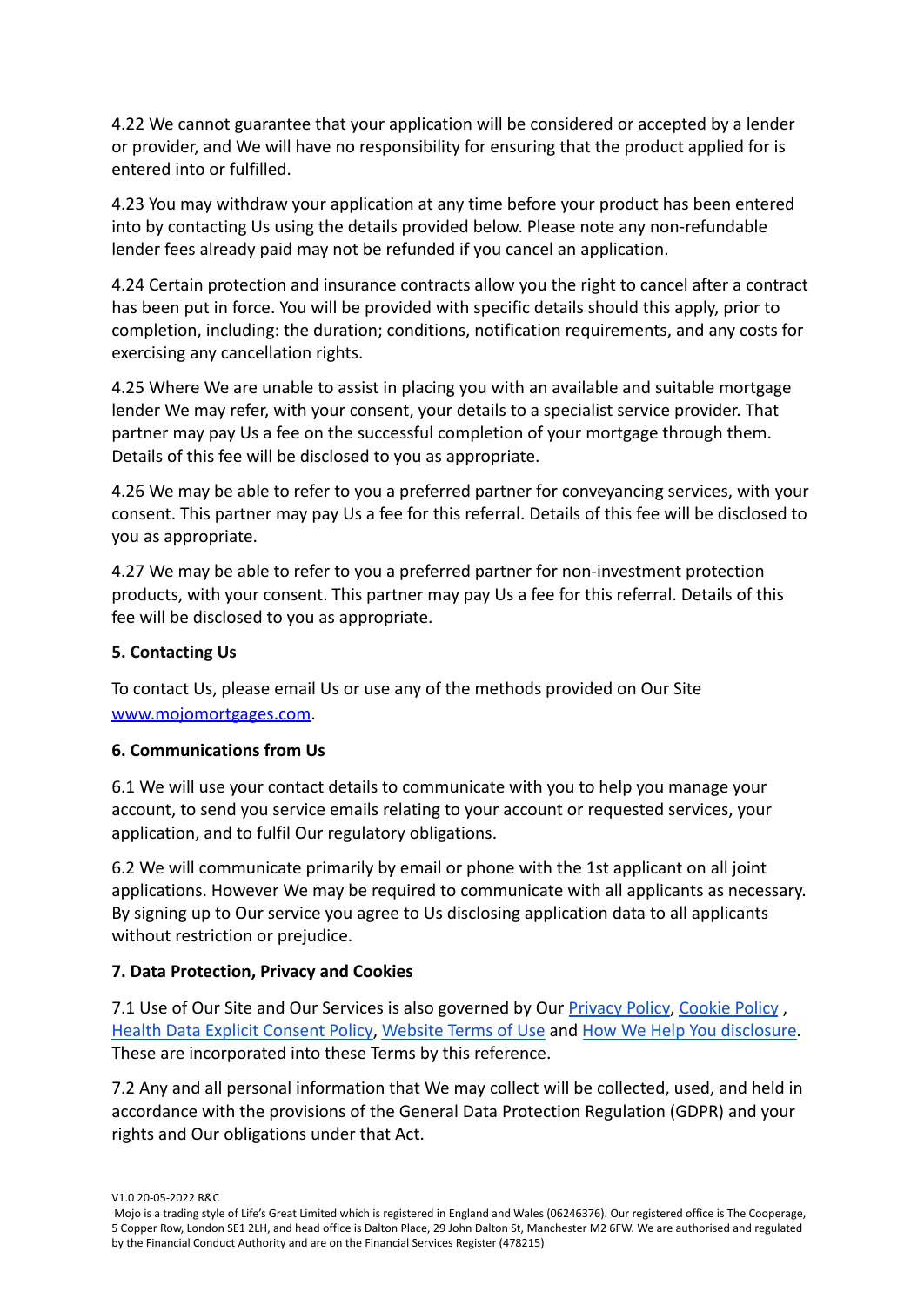#### **8. Marketing emails**

8.1 When you create an account you will be given the opportunity to opt-in to receive marketing emails from Us, Our [group companies](https://www.rvu.co.uk/rvu-group-companies) or third parties. You can manage your subscription preferences via the preferences page or by using the unsubscribe link in Our email communications.

8.2 If you change your mind you can also remove your consent and opt out at any time by contacting Us on 0333 123 0012 or by writing to Mojo Mortgages, WeWork, Dalton Place, 29 John Dalton St, Manchester M2 6FW, by using the unsubscribe link in marketing emails or by emailing us at [hello@mojomortgages.com.](mailto:hello@mojomortgages.com)

Your request to opt out of receiving marketing or promotional material will be processed as soon as it is received. Please allow up to 14 business days for your new preferences to take effect.

#### **9. Will We share your information?**

We only use your data to provide you with the services you request from Us in line with these Terms and Our Privacy notice. We will not sell your data to third parties for marketing purposes.

#### **10. Changes to these Terms of Advisory Services**

We may make changes to these Terms from time to time. You should check this page regularly to see Our most up to date Terms. We will tell you about any significant changes to these Terms by showing the date of the changes in the 'Last updated' section. By using our services after the date We make any changes, you are agreeing to the changes.

#### **11. Complaints**

11.1 In the unlikely event that you wish to make a complaint about any aspect of Our company, please contact Us by

- calling 0333 123 0012
- by email to [complaints@mojomortgages.com](mailto:complaints@mojomortgages.com)
- or in writing to: FAO Complaints Officer, Mojo Mortgages, WeWork, Dalton Place, 29 John Dalton St, Manchester M2 6FW.

11.2 If you cannot settle your complaint with Us, you may be entitled to refer it to the Financial Ombudsman Service at [www.financial-ombudsman.org.uk](http://www.financial-ombudsman.org.uk/) or by calling 0800 023 4567.

11.3 We are covered by the FSCS. You may be entitled to compensation from the scheme if We cannot meet Our obligations. This depends on the type of business and the circumstances of the claim. Further information about compensation scheme arrangements is available from the FSCS at [https://www.fscs.org.uk/what-we-cover](https://www.fscs.org.uk/what-we-cover/products).